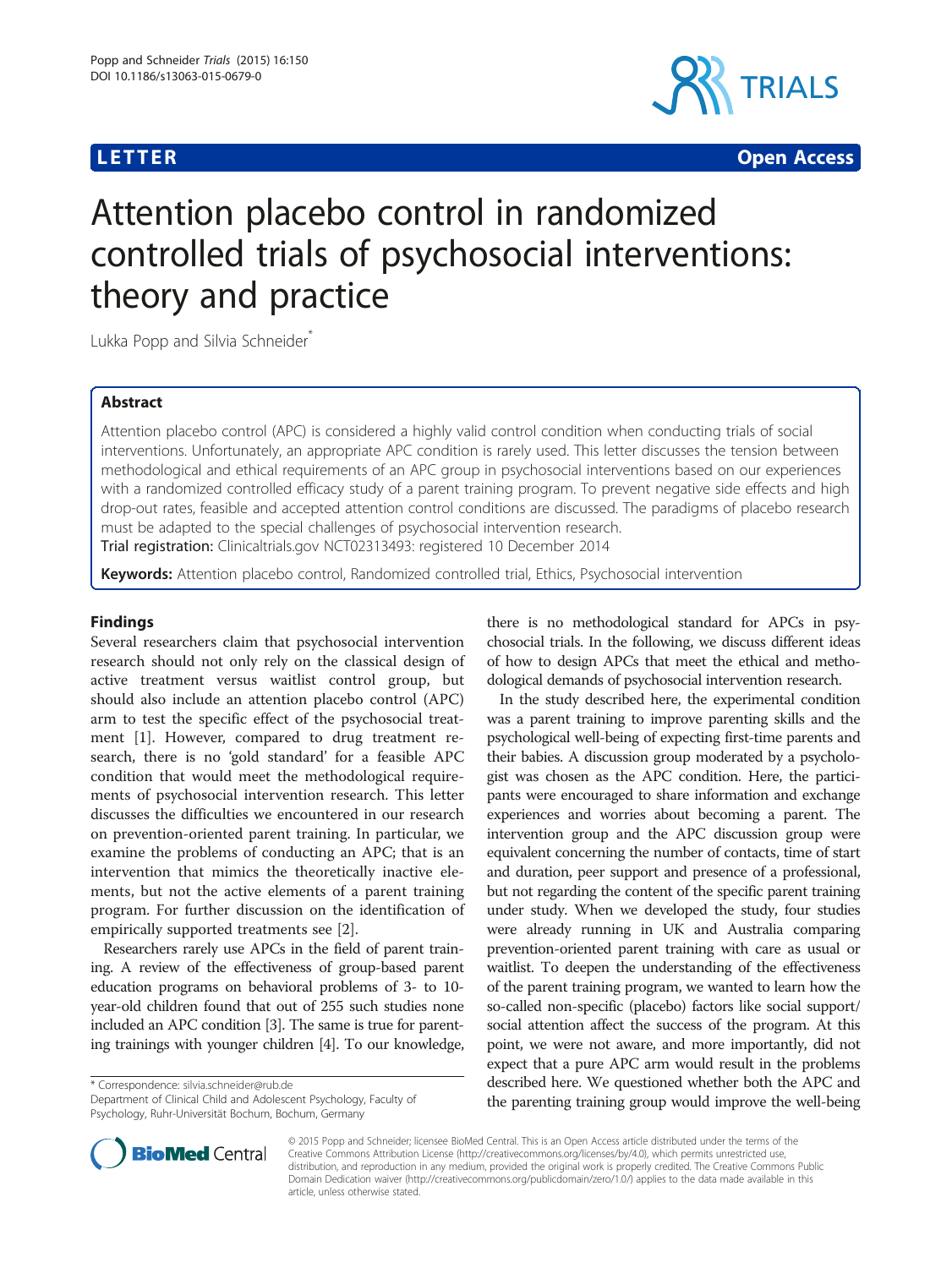of becoming first-time parents and therefore would be comparable in regard to clinical equipoise. As far as the additional benefit of one group over the other is not evident, clinical equipoise can be assumed in randomized controlled trails [[5\]](#page-2-0). Professionally-led focus groups that provide social support and attention are shown to be feasible and effective across different mental health difficulties in clinical and community samples [\[6-9](#page-2-0)]. We aimed to examine the possible specific factors of the parenting training in addition to the general clinical value of attention and social support.

The study was approved by the Ethics Committee of the Faculty of Psychology at the Ruhr-Universität Bochum on 4 September 2012 (Votum 036). Prior to the training, we informed the participants about the purpose of the study and the voluntary nature of their participation. They gave written informed consent before participating. After randomization, 19 couples were allocated to either the parenting training (11 couples) or the APC (8 couples) group. Disproportional drop-out numbers after randomization posed the first methodological problem, which eventually led us to discard the APC group. Specifically, 4 couples (50%) in the APC group and 2 couples (18.2%) allocated to the parent training group dropped out after randomization. Also, the cited reasons for dropping out differed between the two groups. The couples within the APC group dropped out without a reason or because they wanted to participate in the parent training and not in the discussion group. The parents in the training group dropped out because of scheduling difficulties.

Despite the high drop-out rate, four couples remained in the APC group. The dissatisfaction with the content of the discussion group posed an additional reason for our final decision not to continue with this control condition. In the first meeting, the participants questioned the benefits of taking part in the study and asked for active guidance. However, the design of the discussion group condition (APC) called for simply asking the parents what they would be interested in and then encouraging the participants to discuss among themselves. Yet, the participants wanted the psychologists to tell them what they should deal with.

Furthermore, ethical reasons prompted us not to continue the study as originally planned. In particular, we were confronted with parents' comments and questions that showed risky misunderstandings of childcare, which could have exposed a child to dangerous parenting behavior. For example, some parents had misleading ideas about settling strategies like settling a baby on top of a shaking washing machine. One mother had lost a baby due to sudden infant death (SID) and asked for confirmation regarding advice given in a brochure. We felt ethically obligated to correct false understandings of childcare and to reassure the parents that they had received correct information on SID. We felt that we would be responsible in case parents would leave the group with false and dangerous beliefs discussed within the group but not corrected by a psychologist. Moreover, it was difficult to differentiate between mistaken ideas about parenting that would still be acceptable versus ideas that needed to be commented on and dealt with.

Our experiences demonstrated the contradiction between the ethical and methodological requirements of a placebo control group for psychosocial training interventions like our parenting program. Although we expected that parents would benefit from the social support of other parents and from the monitoring function of the psychologist, it became evident that an undirected discussion group as a placebo control group is neither a feasible nor an ethical alternative to the parenting training for expecting first-time parents. We detected different causes for this outcome.

First, parents were confronted with the randomization of the two intervention arms which in our study design were considered equally attractive. Researchers are ethically required to inform participants about study design and to describe the intervention arms under study. When parents were asked about their motivation to participate in the study, the majority explained that they felt insecure in their future role as parents. Thus, contrary to prior expectations, the APC design did not meet the participants' expectations of receiving information about parenting. Therefore, the discussion group without active guidance was not as attractive as the parent training group. Second, the APC did not provide a convincing therapeutic rational compared to the experimental group, even though we introduced the APC as a promising intervention with its social support and attention aspects. Furthermore, the disproportionally high drop-out rate within the control condition demonstrates a methodological problem in the group selection. Third, an APC within a parenting program poses an ethical problem: parents might exchange false and harmful information in the discussion group, which the psychologist leading the group must amend.

What are the alternatives? A more appropriate APC should meet the expectations of the target group and must provide a convincing therapeutic rational. For the participants in the present case study, the therapeutic rational would be: (1) social support of other participants and (2) collectively working on solutions for difficulties that can emerge during the transition to parenthood. An agenda based on the participants' expectations, fixed time frames per topic and communication rules would provide a more clear and conclusive structure for group discussions. To control for attractiveness of APC versus experimental treatment, the program's credibility before and after the first session should be assessed.